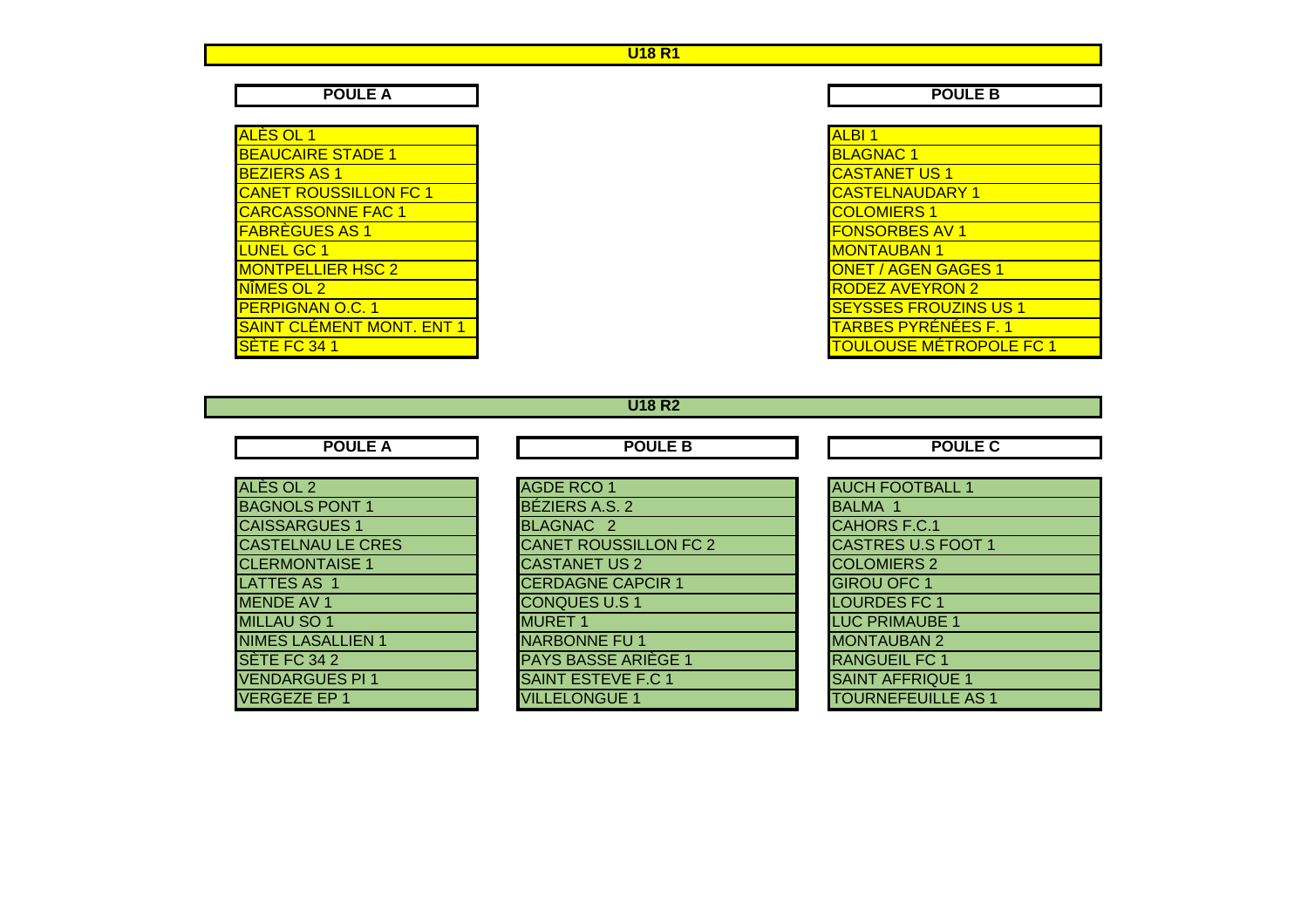### **U16 R1**

| <b>BEAUCAIROIS EFC 1</b>     | <b>ALBI1</b>           |
|------------------------------|------------------------|
| <b>BÉZIERS A.S. 1</b>        | <b>AUCH FOOTBALL 1</b> |
| <b>CANET ROUSSILLON FC 1</b> | <b>BALMA1</b>          |
| <u>ICASTELNAUDARY 1</u>      | <b>BLAGNAC1</b>        |
| <b>CASTELNAU LE CRES. 1</b>  | <b>CASTANET US 1</b>   |
| <b>LATTES AS 1</b>           | <b>CASTRES 1</b>       |
| <b>MONTPELLIER HSC 1</b>     | <b>COLOMIERS US 1</b>  |
| <b>NARBONNE FU 1</b>         | <b>MONTAUBAN 1</b>     |
| <b>NIMES LASALLIEN 1</b>     | <b>MURET 1</b>         |
| NÎMES OL 1                   | <b>RODEZ AVEYRON 1</b> |
| SETE FC 341                  | <b>TARBES PYRENÉES</b> |
| <b>SPORTIFS 2 COEUR 1</b>    | <b>TOULOUSE FC 1</b>   |

**A** POULE B

| IS EFC 1            | <b>ALBI1</b>                  |
|---------------------|-------------------------------|
|                     | <b>AUCH FOOTBALL 1</b>        |
| <b>SSILLON FC 1</b> | <b>BALMA1</b>                 |
| DARY 1              | <b>BLAGNAC1</b>               |
| LE CRES. 1          | <b>CASTANET US 1</b>          |
|                     | <b>CASTRES 1</b>              |
| ER HSC 1            | <b>COLOMIERS US 1</b>         |
| FU <sub>1</sub>     | <b>MONTAUBAN 1</b>            |
| LLIEN 1             | <b>IMURET 1</b>               |
|                     | <b>RODEZ AVEYRON 1</b>        |
|                     | <b>TARBES PYRÉNÉES FOOT 1</b> |
| <b>COEUR1</b>       | <b>TOULOUSE FC 1</b>          |
|                     |                               |

|  |  |  | U16 R2 |  |
|--|--|--|--------|--|
|--|--|--|--------|--|

| <b>POULE A</b>              | <b>POULE B</b>                 | <b>POULE C</b>                  |
|-----------------------------|--------------------------------|---------------------------------|
| <b>ALES OL 1</b>            | <b>BEZIERS 2</b>               | <b>ALBIFA</b>                   |
| <b>BAGNOLS PONT 1</b>       | <b>CANET ROUSSILLON FC 2</b>   | <b>COLOMIERS 2</b>              |
| <b>CASTELNAU LE CRES. 2</b> | <b>CARCASSONNE FAC 1</b>       | CSGF 2014 / ELLES / VFC 1       |
| <b>CLERMONTAISE</b>         | LE FRESQUEL CABARDES           | J.E.T.1                         |
| <b>FABREGUES AS 1</b>       | L'UNION SAINT JEAN             | <b>L'ISLE JOURDAIN</b>          |
| <b>FRONTIGNAN</b>           | MENDE AV. FOOT. LOZ.           | <b>LOURDES FC 1</b>             |
| <b>JONQUIERES AS</b>        | <b>MILLAU SO 1</b>             | <b>MARQUIZAT JUILLAN</b>        |
| <b>LATTES AS 2</b>          | <b>NARBONNE MONPLAISIR 1</b>   | <b>MONTAUBAN 2</b>              |
| <b>MONTPELLIER 2</b>        | <b>PERPIGNAN O.C 1</b>         | <b>MONTECH</b>                  |
| NIMES OL 2                  | SAINT LAURENT DE LA SALANQUE   | <b>PAMIERS</b>                  |
| SETE FC 34 2                | <b>TOULOUSE MÉTROPOLE FC 1</b> | SOUILLAC CRESSENSAC GIGNAC      |
| <b>VENDARGUES</b>           | <b>TOURNEFEUILLE 1</b>         | <b>T.A.C / JUVENTUS PAPUS 1</b> |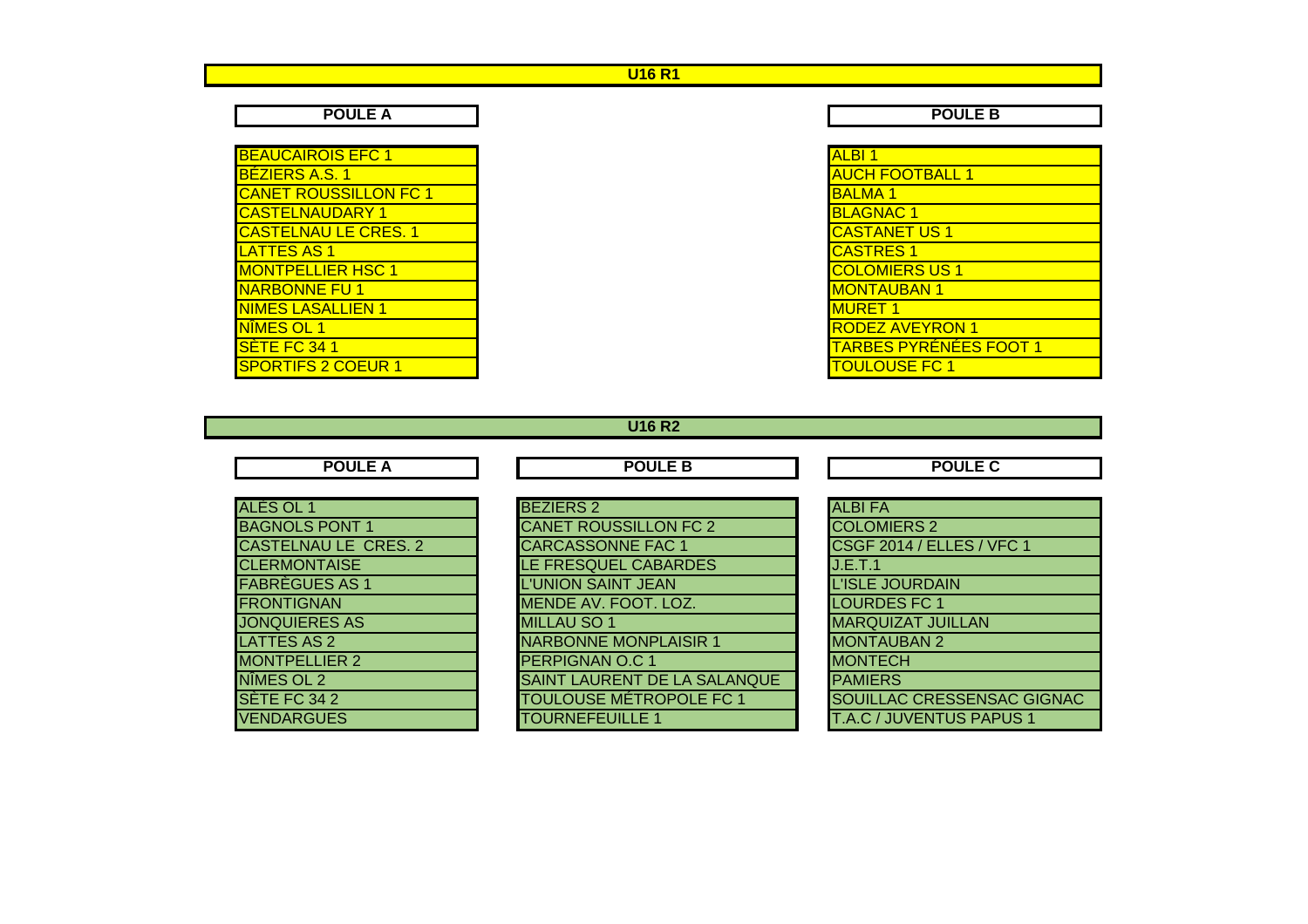#### **U15**

**POULE A**

| <b>BEAUCAIROIS EFC 1</b>     | ALBI <sub>1</sub>      |
|------------------------------|------------------------|
| BÉZIERS A.S. 1               | <b>AUCH FOOTBALL 1</b> |
| <b>CANET ROUSSILLON FC 1</b> | <b>BALMA1</b>          |
| <b>CASTELNAUDARY 1</b>       | <b>BLAGNAC1</b>        |
| <b>CASTELNAU LE CRES. 1</b>  | <b>CASTANET US 1</b>   |
| <b>LATTES AS 1</b>           | <b>CASTRES 1</b>       |
| <b>MONTPELLIER HSC 1</b>     | <b>COLOMIERS US 1</b>  |
| NARBONNE FU 1                | <b>MONTAUBAN 1</b>     |
| <b>NIMES LASALLIEN 1</b>     | <b>MURET 1</b>         |
| NIMES OL 1                   | <b>RODEZ AVEYRON 1</b> |
| SETE FC 34 1                 | TARBES PYRÉNÉES        |
| <b>SPORTIFS 2 COEUR 1</b>    | <b>TOULOUSE FC 1</b>   |

**A** POULE B

| <b>IS EFC 1</b>     | ALBI <sub>1</sub>             |
|---------------------|-------------------------------|
|                     | <b>AUCH FOOTBALL 1</b>        |
| <b>SSILLON FC 1</b> | <b>BALMA1</b>                 |
| DARY 1              | <b>BLAGNAC1</b>               |
| LE CRES. 1          | <b>CASTANET US1</b>           |
|                     | <b>CASTRES 1</b>              |
| ER HSC 1            | <b>COLOMIERS US 1</b>         |
| $\overline{FU}$ 1   | <b>MONTAUBAN1</b>             |
| LLIEN 1             | <b>MURET 1</b>                |
|                     | <b>RODEZ AVEYRON 1</b>        |
|                     | <b>TARBES PYRÉNÉES FOOT 1</b> |
| <b>COEUR1</b>       | <b>TOULOUSE FC 1</b>          |
|                     |                               |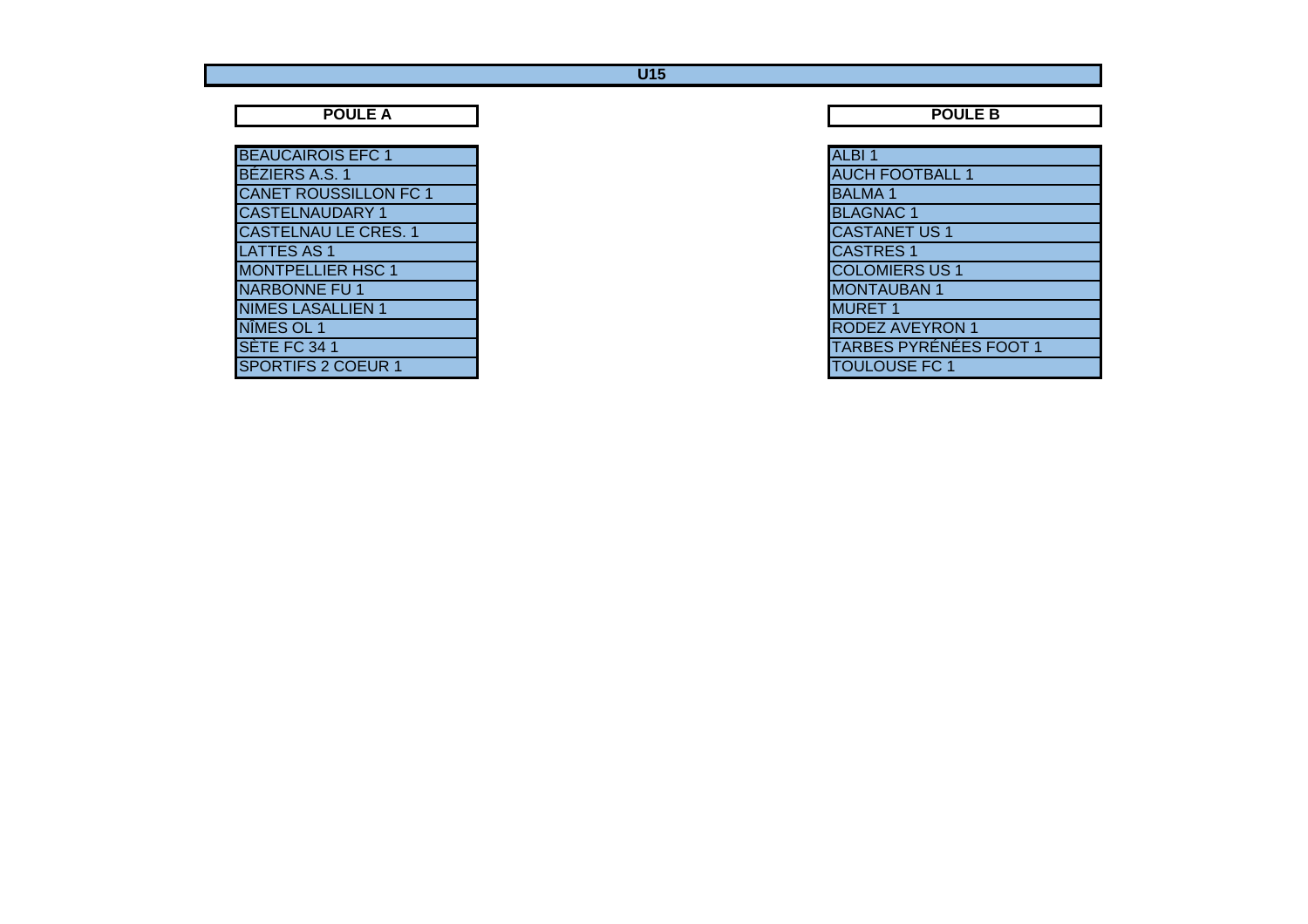## **U14 R1**

**POULE A** 

| ALES                       |  |
|----------------------------|--|
| <b>BEAUCAIRE EFC</b>       |  |
| CANET                      |  |
| <b>CASTELNAU LE CRES</b>   |  |
| <b>MENDE AV. FOOT LOZ.</b> |  |
| <b>MILLAU</b>              |  |
| <b>MONTPELLIER HSC</b>     |  |
| <b>NARBONNE FU</b>         |  |
| <b>NIMES OL</b>            |  |
| <b>SAINT CLEMENT</b>       |  |
| <b>SAINT ESTEVE</b>        |  |
| <b>ENDARGUES</b>           |  |

**POULE B** 

| AI BI                  |
|------------------------|
| ALIC.H                 |
| BALMA                  |
| <b>COLOMIERS</b>       |
| <b>JURDES</b>          |
| <b>L'UNION ST JEAN</b> |
| <u>MONTAUBAN</u>       |
| PAMIERS                |
| <b>OUILLAC</b>         |
| <u>OULOUSE FC</u>      |
| <b>OULOUSE UJS</b>     |
| <b>GNOBLE 81</b>       |